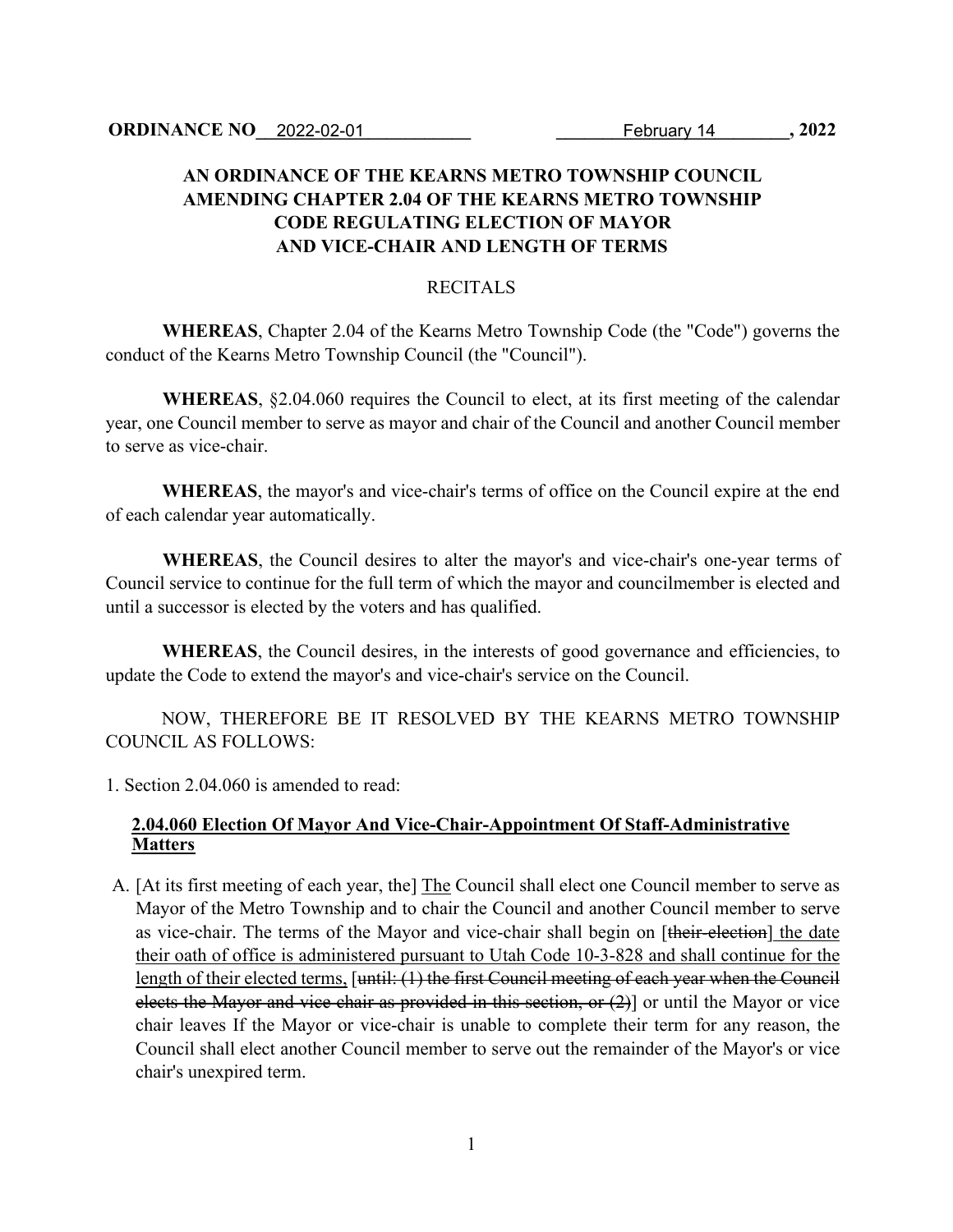- B. The Council may make such staff appointments as are necessary for the proper conduct of its business.
- C. The Council may, from time to time, determine a method or order for the selection of a Council member to act as a temporary Mayor in the absence of the Mayor and Vice chair; and take such action as may be reasonable and necessary for the conduct of Council activities and the fulfilling of Council functions and responsibilities.
- D. The Mayor, vice-chair or temporary Mayor, as [the case may be] applicable, shall [be responsible for the conduct [of all meetings] each Council meeting, [preparation of] prepare the agenda for [all meetings] each Council meeting, and [meeting] address the needs of the Council between meetings, including the providing of assistance and the gathering of information for the Council and the performance of duties assigned by the Council or by ordinance, the plan, or by law.
- E. In case of the chair and vice-chair's absence or inability to act, the members present [must, by an order entered in their minutes], shall select one of the members to act as Mayor temporarily, by order entered into their minutes.

[F. Any member of the Council may administer oaths to any person when necessary in the performance of official duties.]

 $[ (Ord. 1473 (part), 2021 ]]$ 

**HISTORY** 

*Repealed & Reenacted by Ord. 19-10-03 on 10/14/2019, Amended by Ord. \_\_\_ on xx/xx/xxxx.*

[signatures on following page]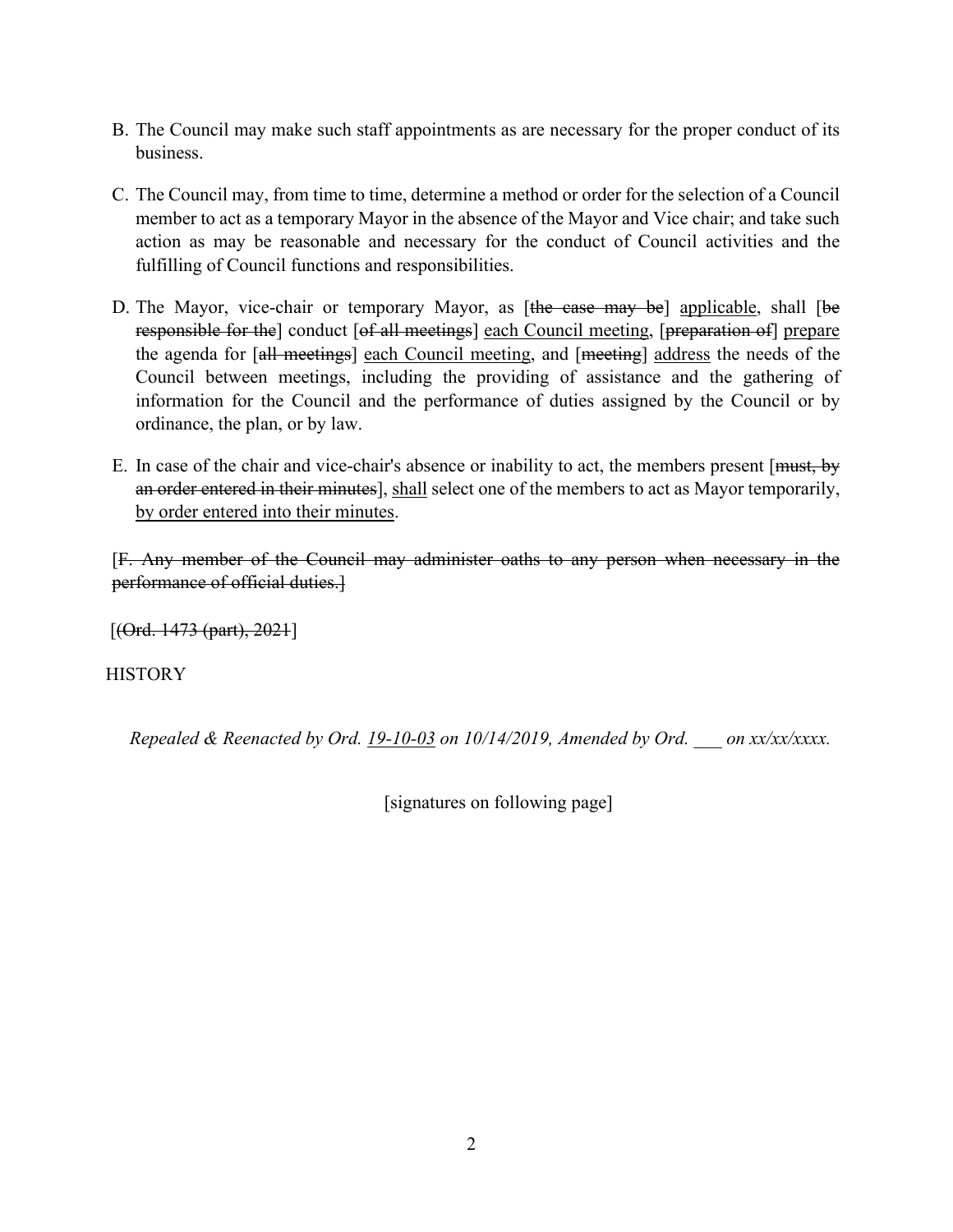APPROVED and ADOPTED this  $14th$  day of February . 2022.

KEARNS METRO TOWNSHIP COUNCIL

 $By: \measuredangle$ elly F. Bush

Kelly Bu*s*⁄h, Mayor

ATTEST

Shiri Domin

Sherrie Swensen, Clerk/Recorder

VOTING

| Council Member Bush voting |  |                                   |  | Aye     |
|----------------------------|--|-----------------------------------|--|---------|
|                            |  | Council Member Butterfield voting |  | Excused |
|                            |  | Council Member Peterson voting    |  | Aye     |
|                            |  | Council Member Schaeffer voting   |  | Aye     |
| Council Member Snow voting |  |                                   |  | Aye     |

| (Complete as Applicable)                     |  |  |  |  |
|----------------------------------------------|--|--|--|--|
| Summary of ordinance published in newspaper: |  |  |  |  |
| Date of publication:                         |  |  |  |  |
| Effective date of ordinance:                 |  |  |  |  |
|                                              |  |  |  |  |